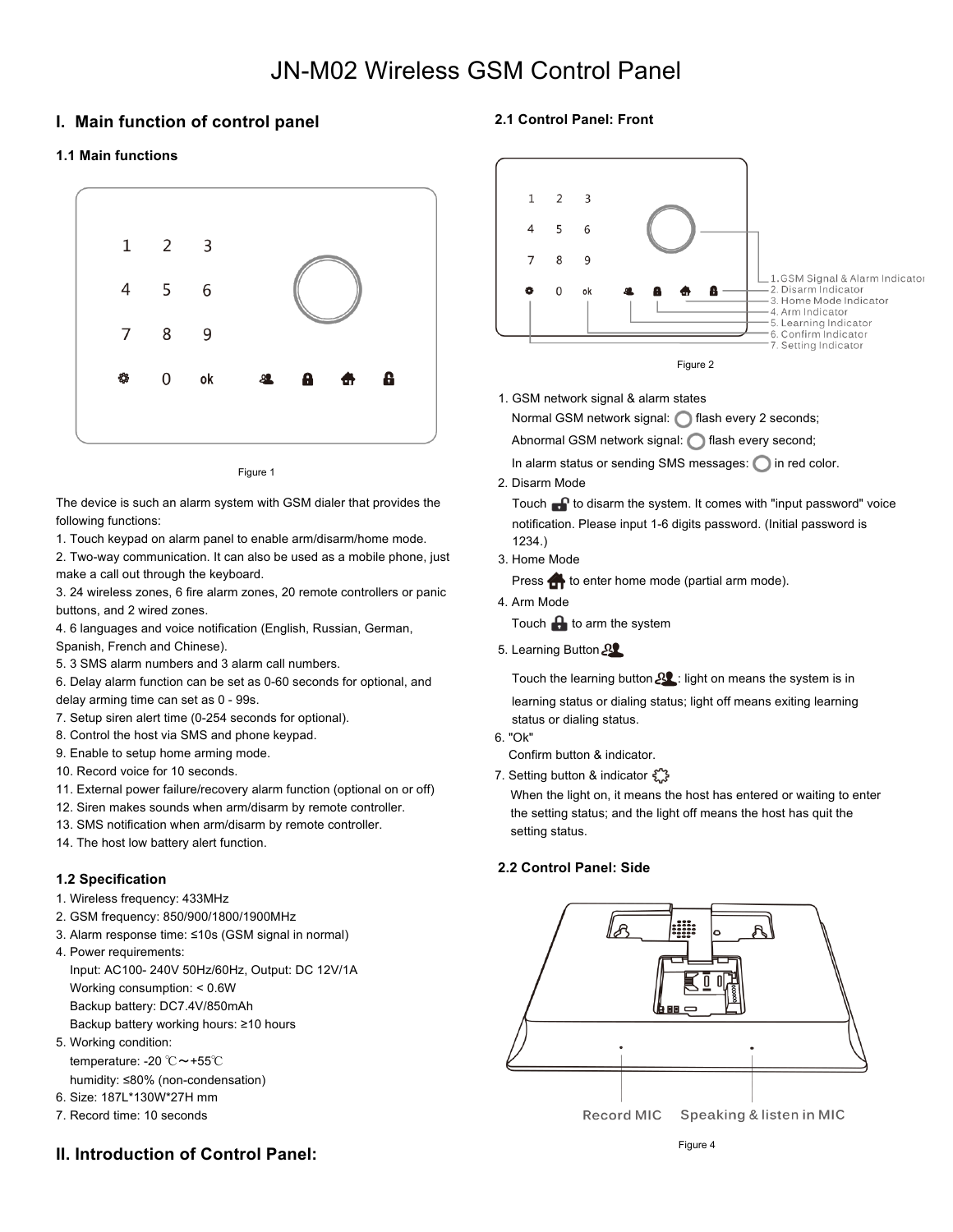

Figure 3

Showing as above:

1. Fixing Hole 2. Siren Hole 3. Tamper Switch 4. Power Indicator 5. SIM Socket 6. Wired Zone 7. Reset Button 8. Power Port 9. Power Switch

# **III. Installation & Operation**

### **3.1 Insert SIM Card**

The alarm host transmits alarm messages through GSM platform. Please prepare a SIM card before installation. (Make sure the SIM card can send SMS messages and make phone calls normally if it is a new SIM card). Turn off the power, and insert a SIM card in the position 5 of figure 3 to complete the installation.

### **3.2 Operation**

Please connect the power supply well, and then turn on the power switch. The LED indicator of POWER keeps on, GSM signal indicator blinks, the light of ARM icon  $\bigoplus$ , HOME MODE icon  $\bigoplus$  and DISARM icon  $\bigcap$  keep on at the same time. The host will get into initialization and GSM network searching mode. After hearing two "di, di" beeps (about 25s later), it enters into normally working status. At this moment, one of the  $\mathbf{a}$   $\mathbf{b}$   $\mathbf{c}$  lights on (it shows the current status of the system), GSM running indicator  $\bigcirc$  blinks every 2s.

### **3.3 Enter Setting Mode**

After the host getting into normal working status, press  $\hat{\xi}^{\prime\prime}$ , and it comes with voice notification "Input password". Input password + OK comes with "Input command" as well as "di, di" two beeps. It means the host enters into the setting status. If you hear "di, di, di, di" four short beeps and voice notification of "input password", it means the password was wrong. Please input again.

*Note:*

a) The system will respond with one "di" beep sound for confirming every finger touch on any digit or icon on the keypad. Press again if there's no beep sound responds.

b) The light of SET button  $\binom{m}{k}$  on means the host is in setting status. The status will be quit if no operation within 15 seconds. Please Input password again when it exits setting mode. (Initial password is 1234)

### **3.4 Exit Setting Mode**

In setting mode, the system will automatically exit after 15s without any inputs on keypad. You can press the  $\frac{1}{2}$  button again to exit setting mode immediately.

# **IV. Record/Play 10s Voice Message**

The system can record a 10 seconds voice message. It will automatically play the voice message when you answer the alarm calls from the host.

### **4.1 Record Voice Message:**

In setting mode, input "0 + ok", then record a 10 second voice message. Start from hearing "di" one beep sound and ends up with "di, di" two beep sounds.

### **4.2 Play Voice Message**

In setting mode, Input " $9 + OK$ " on the keypad to play the recorded voice message.

# **V. Setting via Touch Keypad**

### **5.1 Setup 3 SMS/Call Alarm Phone Numbers**

The system enables to setup 3 SMS alarm numbers and 3 calls alarm numbers. When the system in alarming, it will send out 3 SMS messages and then dial 3 preset cell phone numbers by turns.

### 1) Setup 3 SMS alarm numbers

In setting status, input "1/2/3 + phone numbers + OK" For example:

To set cell phone number 13611111111 as the first SMS number,

13622222222 as the second, and the 13633333333 as the third, please setup by terns on keypad:

| 1 13611111111 OK<br>2 13622222222 OK<br>3 13633333333 OK |  |
|----------------------------------------------------------|--|
|                                                          |  |
|                                                          |  |
|                                                          |  |

We suggest you to setup the first SMS number for receiving confirmation message.

### 2) Setup 3 call alarm numbers

In setting status, input "4/5/6 +phone numbers +OK" For example:

To set cell phone number 13644444444 as the fourth call alarm number, 13655555555 as the fifth, and the 13666666666 as the sixth, please setup by terns on keypad:

| 4 13644444444 OK  |
|-------------------|
| 5 136555555555 OK |
| 6 13666666666 OK  |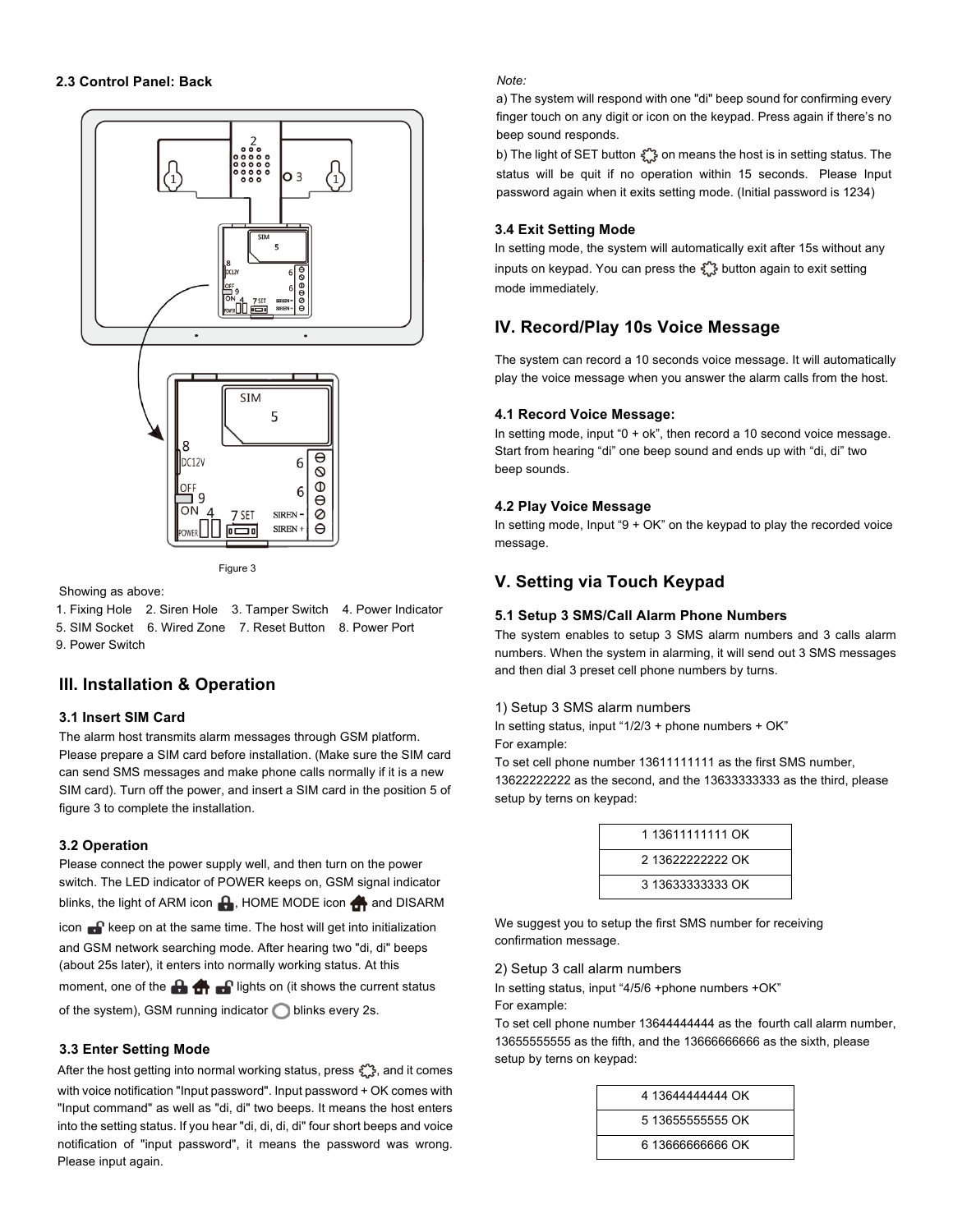#### *Note:*

The system will respond with "di, di" two beep sounds after confirming with OK. If the beep sound is incorrect, it means the input is not right, please input again.

### **5.2 Delete Existed Alarm Phone Numbers:**

In setting status, input serial number (1/2/3/4/5/6) + OK. For example, you want to delete the second SMS number, please touch and input password, and then input "2 OK". Please delete alarm numbers as following table:

| 1 OK | 4 OK |
|------|------|
| 2 OK | 5 OK |
| 3 OK | 6 OK |

Once deleting number successfully, the host will send out a SMS message to the first alarm number for confirmation.

### **5.3 Use the Host to Make Phone Calls**

In working status, press  $22$  to make it light on, then input "phone" number + OK".

For example: call 13600000000, press "21 13600000000 OK".

The light of  $82$  keeps on during the call. Touch  $82$  again to hang up

the phone. The  $22$  light turns off at the end of the call.

### **5.4 Modify Password (Initial password is 1234)**

The system is able to setup master password and sub-password. Master password: with this password, user can do all the setups for the system.

Sub-password: only can disarm through touch keypad.

In setting mode, input "71 + new master password" to modify master password.

In setting mode, input "72 + new sub-password" to modify subpassword.

#### *Note:*

The password can be any one from 1 to 6 digits. The host will make two "beep" sounds after modifying successfully.

### **5.5 Setup NO/NC Alarm Mode of Wired Zone (Initial setting is NC alarm)**

a. Set NO alarm: 80OK

b. Set NC alarm: 81OK

### **5.6 Turn On/Off External Power Failure Alarm (Initial setting is on)**

a. Turn off power failure alarm: 82OK

b. Turn on power failure alarm: 83OK.

The system enables to send SMS messages to alert user when power failed or recovered.

# **5.7 Turn On/Off Siren Sound When Arm/Disarm by Remote Controllers (Initial setting is off)**

a. Turn off: 84OK b. Turn on: 85OK

**5.8 Turn On/Off SMS Notifications When Arm/Disarm by Remote Controller/Touch Keypad (Initial setting is off)**

a. Turn off: 86OK

b. Turn on: 87OK

*Note***: Only when the system gets into setting status, the above operation from 5.4 to 5.8 by keypad is valid. It ends up with two "di, di" beep sounds to confirm the setting successfully.**

#### **5.9 Learn/Delete Detectors**

The system comes with 24 common wireless zones and 6 fire zones. Besides, it's also able to work with 14 remote controllers and 6 panic buttons.

1) To get into the learning mode:

Make sure the host is under "disarm" status (with the  $\blacksquare$  light on). Enter

the setting status (with the  $\frac{1}{2}$  light on), then touch the icon  $22$  on the

keypad, input "zone number + OK", comes with two di, di" beep sounds, the icon "OK" flashes twice. This means you have entered the learning mode successfully. Then trigger the detector:

a. To trigger a beam sensor:

Press down tamper key of the beam receiver and hold it on, then turn on the power switch to make a RF sending.

b. To trigger a remote controller (Y01): Press the any button of Y01 to make a RF sending.

2) Learning result:

a. The  $22$  LED light will turn off if learnt successfully.

b. If the system comes with 3 quick beep sounds as well as icon  $22$ 

flash twice, it means the sensor has been learnt already in other zones or your operation is error. Please learn again.

#### *Note:*

a. When doing the learning, please always make sure the system is under "disarm" status", and it has entered the setting mode. b. In case of confusing, please mark the beam sensors with zone

numbers before doing the learning operation.

c. The "zone number" should always be two digits from "01-50". Please learn the sensors/remotes into the correct zone number according to the following table:

| Zone number | Sensors or Accessories  |
|-------------|-------------------------|
| $01 - 24$   | <b>Wireless Sensors</b> |
| $25 - 30$   | Smoke/gas sensors       |
| $31 - 45$   | Remote controllers      |
| 46 - 50     | Panic buttons           |

### 3) Delete sensors:

Press SET button (the button is on the back of the panel), the light of

AL will turn on and come with a "di" beep sound. Input "the sensor's

zone number + OK". When the  $22$  light off and comes with two "di,

di" beep sounds, it means the sensor has been deleted successfully. For example: Input "08 OK", the sensor in zone 8 will be deleted. (Don't need to get into setting mode.)

#### 4)Delete all sensors

Keep pressing SET button for 20 seconds, until the 21 icon from light on to light off. Then alarm host will make two "di, di" beep sounds to indicate deleting successfully.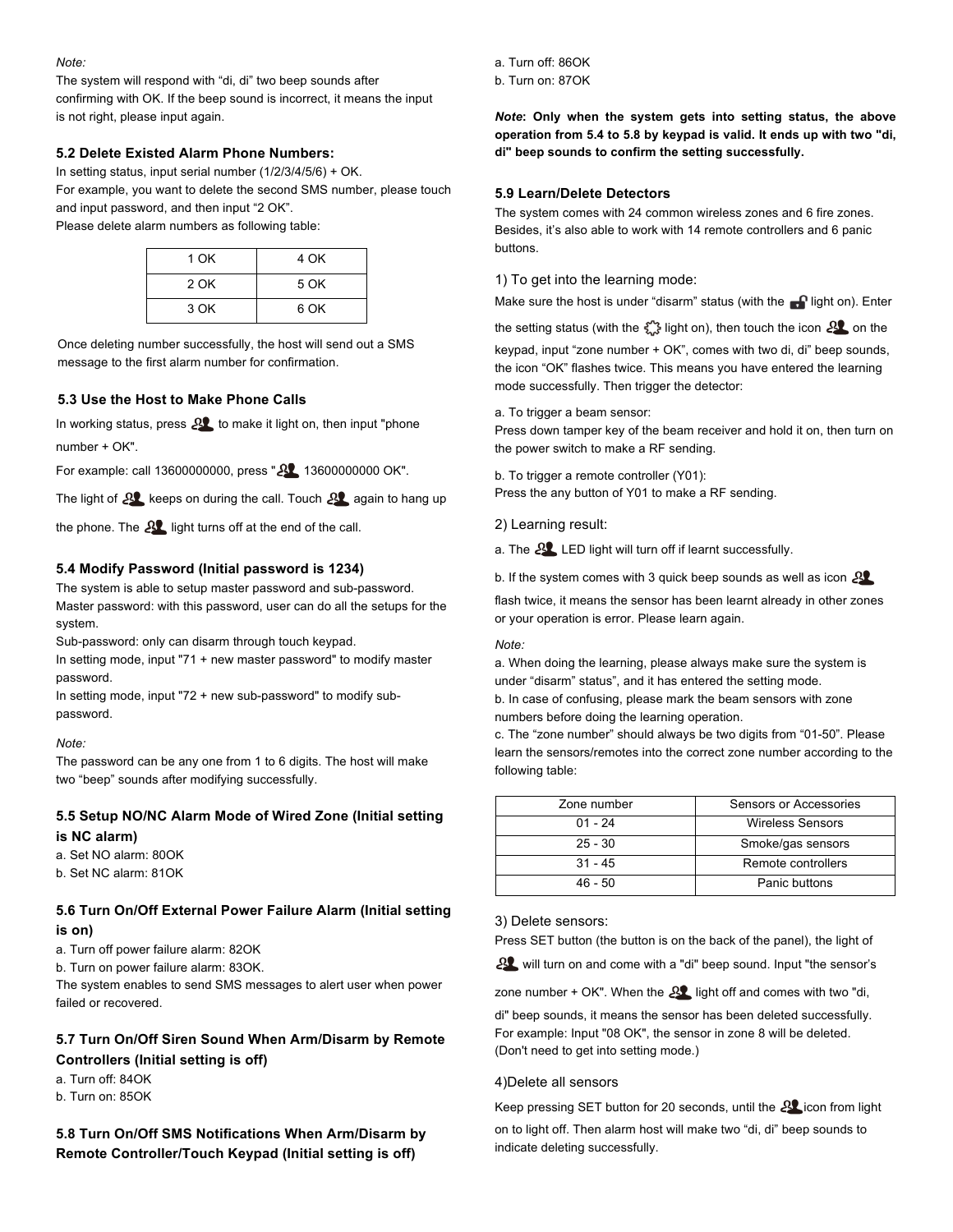#### *Note*:

Before learning new sensors or accessories to the zone that already learnt a sensor, please delete the original one first. If not the new one will cover the original one automatically.

### **5.10 Arm/Disarm via the Host Keypad**

a) Arm the system

Touch the  $\bigoplus$  icon on the host. The host will make "di" beep and "Arm" voice notification, and the  $\bigoplus$  indicator will flash at the same time. The host will enter into arm status after 30 seconds.

To enter the arm status immediately, touch the  $\blacksquare$  icon again. The

light of  $\bigoplus$  indicator will keep on after entering the arm status successfully.

### b) Home arm mode

Touch the **in** icon. The host makes a beep sound and comes with "home mode" voice notification. The icon LED indicator keeps flashing for 30 seconds until the host get into home arm mode. To enter the home arm status immediately, touch the  $\bigoplus$  icon again. The light of  $\bigoplus$  indicator will keep on after entering the home arm status successfully.

#### c) Disarm the system

Touch the  $\blacksquare$  icon, the host will ask for the password with "input password" voice notification. Enter the correct password, the host will be disarmed immediately.

### **VI. SMS Operation**

Please note that all commands are case sensitive.

#### **6.1 Setup Alarm Numbers by SMS**

SMS Format: "Password + DD + 1st SMS alarm number, 2nd SMS alarm number, 3rd SMS alarm number, 1st calling number, 2nd calling number, 3rd calling number"

For example, set 13611111111 as the 1st SMS alarm number,13655555555 as the 2nd calling number, then send SMS:1234DD13611111111,,,,13655555555

#### *Note*:

a) User can setup 3 SMS numbers and 3 calls numbers by sending one SMS command.

b) User should use a comma to separate each phone number, and the last number is unnecessary to add comma.

### **6.2 Delete Phone Numbers**

SMS Format: Password + DD + \*,\*,\*,\*,\*,\*,\*

#### *Note:*

a) Each "\*" means an alarm SMS number or calling number accordingly. If need to delete 1st alarm SMS number and the 3rd alarm calling number, the command should be: 1234DD\*,,,,,\*

### **6.3 Inquiry the Preset Alarm Numbers**

SMS Format: Password + DD The preset numbers will be replied to the 1st alarm SMS number.

#### **6.4 Set/Inquiry Password of the Host**

a) Set password via SMS

The alarm host can be set two groups of passwords. One is master password and the other is sub-password. SMS format: "Master password + PW + new master password", "+ new subpassword" For example: Initial master password and sub-password are 1234. To modify master password as 8888, and sub-password as 0000, send: 1234PW8888,0000 The system will reply with the new password to the first SMS alarm number.

#### b) Inquiry sub-password

Send SMS: master password + PW

For example: If your current master password is 8888, and the subpassword is 0000, then send: 8888PW

The host will send message to the first SMS alarm number with the master password and the sub-password.

#### **6.5 Arm/Disarm command**

Arm: Password + A1 Disarm: Password + A2 For example: Initial password is 1234. Arm remotely by sending SMS: 1234A1

Alarm host replies with "Panel armed". The message will be sent to the 3 alarm SMS numbers.

### **6.6 Inquire Arm/Disarm Status and External Power Status**

SMS Format: Password + W1

The arm/disarm status and external power status will be sent to the 3 alarm SMS numbers.

### **6.7 Change Zone Name**

SMS Format: Password + DM + Zone number (01 to 50) + New zone's name

For example: Initial password is 1234. To set zone 06 as "Driveway alarm", then send SMS: 1234DM06Driveway alarm

The new zone name will be sent to the first alarm SMS number once changed successfully.

*Note:*  New zone name should be 1-31 characters.

#### **6.8 Inquire Changed Zone Number**

SMS Format: Password + DM The zone number will be sent to the first alarm SMS number.

#### **6.9 Inquire Changed Zone Name**

SMS Format: Password + DM + zone number (01-24) Zone number and changed zone name will be sent to the first alarm SMS number.

#### **6.10 Change Installation Address**

SMS Format: Password + DM + 00 + New installation address For example: Modify installation address as My Home Address. Then send:1234DM00My Home Address

*Note*:

New installation address should be within 1-31 characters.

### **6.11 Set home arm mode (Initial setting is all the zones are home arm mode)**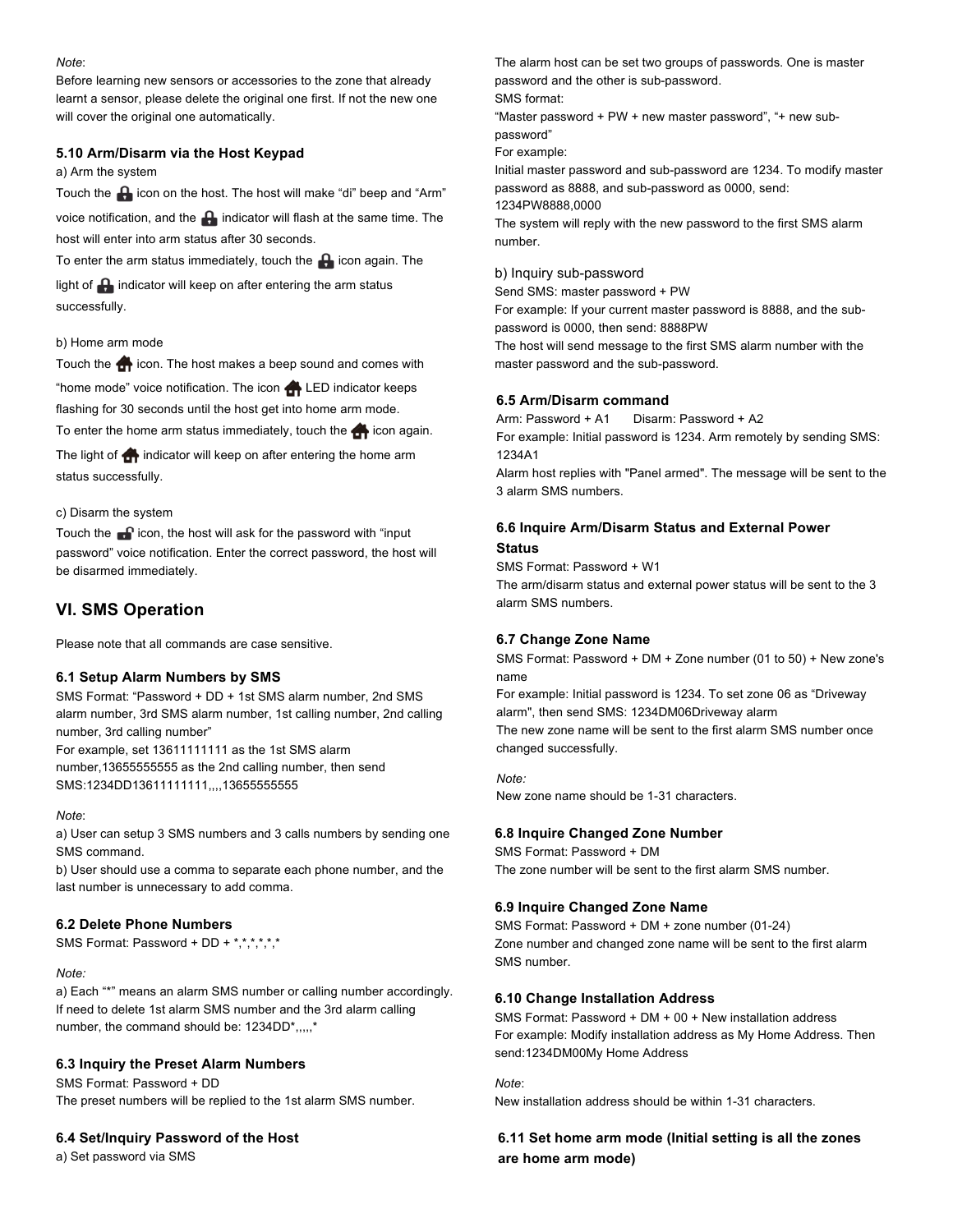User can setup part of the zones in arm mode and the other zones in disarm mode. It's a user-friendly alarm system. SMS format: Password +HA + zone number (01-24)

### *Note*:

Multiple zones can be set to be home arm zone at one time. Please use a comma to separate each zone number.

For example: To set zone 01, 02, 24 as home arm mode, send SMS: 1234HA01,02,24

The first SMS number will receive a message:



That means zone 01, 02, 24 have been setup to home mode zone successfully. Press  $\bigoplus$  to enter the Home arm mode.

## **6.12 Inquire the Zone Number that Has Been Set as Home Arm Mode**

Users can inquiry which zone has been set as home arm mode by sending SMS message.

SMS Format: Password + HA

All the home mode zone number will be sent to the first SMS number.

### **6.13 Setup Siren Alert Time (Initial Setting is 90 seconds)**

The system is able to setup the siren alert time 1-254 seconds. Send SMS: Password + ST + Time (0-254)

#### *Note:*

If you set time as 0, the system will alarm with silence alerting. The setting time will be sent to the first alarm SMS number.

#### **6.14 Inquire Siren Alert Time**

SMS Format: Password + ST The siren alert time will be sent to the first alarm SMS number.

### **6.15 Setup Delay Alarm Time (Initial is 0 second)**

SMS Format: Password + DY + Time (0-60) The time should be 0-60 seconds. If set time as 0, it means no delay. The delay time will be sent to the first alarm SMS number.

### **6.16 Inquire Delay Alarm Time**

SMS Format: Password + DY The delay alarm time will be sent to the first alarm SMS number.

### **6.17 Six Languages for Optional**

Chinese, English, Russian, Spanish, German, French for optional. SMS Format: Password + LG + the number of language (1/2/3/4/5/6)

#### *Note:*

The number should be 1-6. 1-Chinese,2-English, 3-Russian, 4-Spanish, 5-German, 6-French.

For example: select English, send SMS: 1234LG2 The set language will be sent to the first alarm SMS number.

# **6.18 Inquire Current Language**

SMS Format: Password + LG "The current language" will be sent to the first alarm SMS number.

#### **6.19 Turn On/Off Low Battery Alert of the Host**

Turn off command: password + BL0 Turn on command: password + BL1 Inquire on/off status command: password +BL After setting successfully, the first group of phones will receive a confirmation message from the host.

### **6.20 Wired Zones Set to NC/NO Alarm**

Wired zone NC alarm command: password + IN0 Wired zone NO alarm command: password + IN1 Inquiry command: password +IN

After setting successfully, the first group of phones will receive a confirmation message from the host.

### **6.21 Turn On/Off the Power Failure Alarm Function**

Turn off command: password + PF0 Turn on command: password + PF1 Inquiry command: password PF

After setting successfully, the first group of phones will receive a confirmation message from the host.

### **6.22 Turn On/Off Siren Alarm When Arming/Disarming**

Turn off command: password + ADSR0 Turn on command: password + ADSR1 Inquiry command: password + ADSR

After setting successfully, the first group of phones will receive a confirmation message from the host.

### **6.23 Turn On/Off SMS alert When Arming/Disarming**

Turn off command: password + ADSM0 Turn on command: password + ADSM1 Inquiry command: password + ADSM

After setting successfully, the first group of phones will receive a confirmation message from the host.

#### **6.24 Turn On/Off Host Speaker Voice Notification**

Turn off command: password + SPK0 Turn on command: password + SPK1 Inquiry command: password + SPK

After setting successfully, the first group of phones will receive a confirmation message from the host.

### **6.25 Set Delay Arming Time**

SMS command: password +DLA+ time Inquiry SMS command: password + DLA

#### *Note:*

a) When set to 0s, there is no delay time, and the effective range is "0- 99" seconds.

b) After setting successfully, the first group of phones will receive a confirmation message from the host.

### **VII. Usage**

### **7.1. Arm/disarm by remote controller**

a) Arm: Press  $\bigoplus$  on the remote, the host will make "di" beep and "Arm" voice notification. The Arm indicator will flash for 30 seconds and then enter the arm status. Then the Arm indicator will keep on.